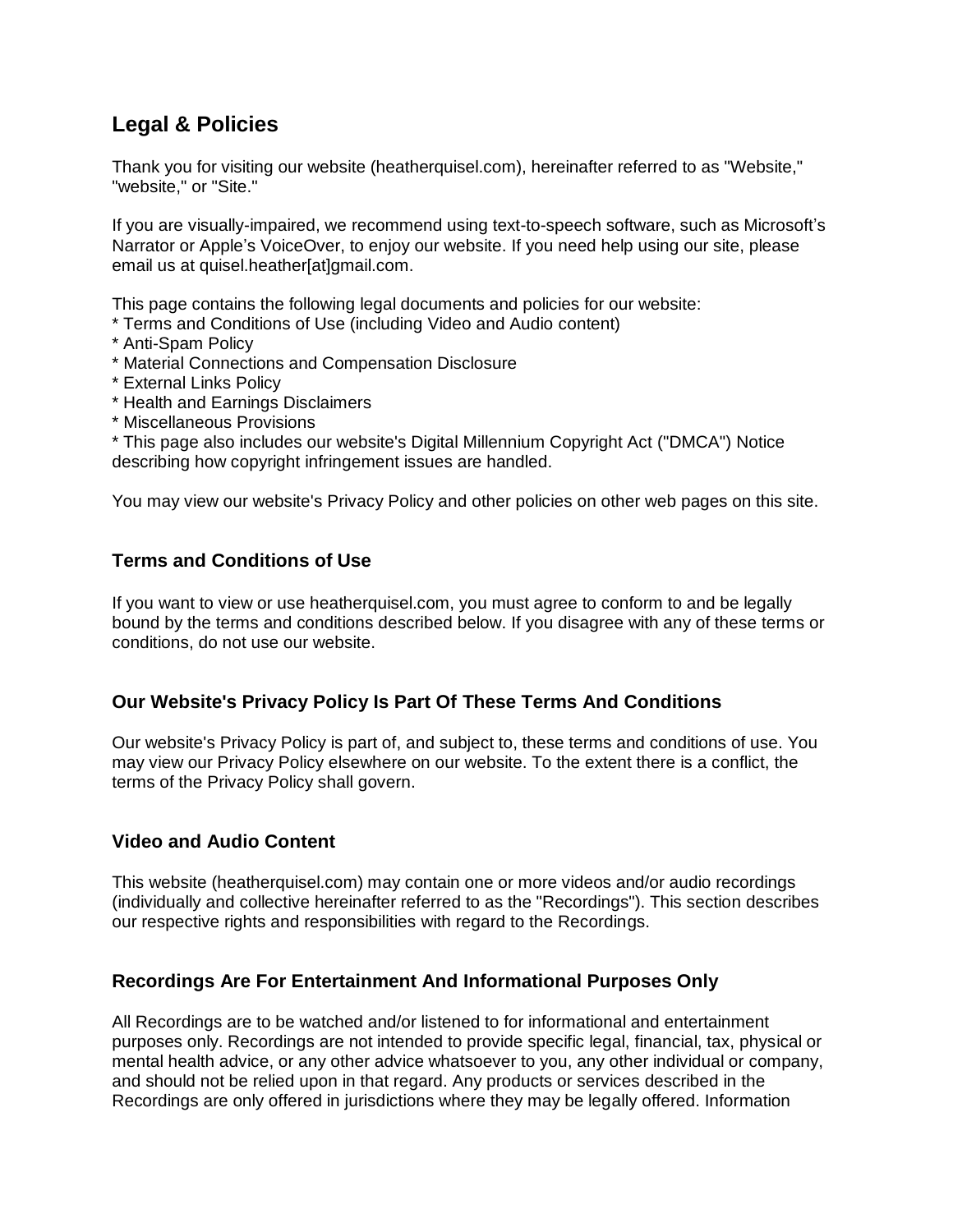provided in Recordings is not all-inclusive, is limited to information that is made available, and such information should not be relied upon as all-inclusive or accurate.

#### **Embedded Recordings From External Social Media Sites Not Owned By Us**

Some of the Recordings embedded for your viewing and listening pleasure are hosted on social media websites not owned by us. This may include, but is not limited to, sites such as YouTube.com (individually and collectively, the "Third Party Social Media Sites").

We make no claim to the intellectual property rights of the owners of Third Party Social Media Sites. We also make no claim to the intellectual property rights of third party creators of Recordings hosted on Third Party Social Media Sites. Our embedding of such Recordings on this website is done pursuant to applicable licenses to do so granted by the Third Party Social Media Sites.

Embedding Recordings on this website does not create an association, agency, joint venture, or partnership between us and the owners of the Third Party Social Media Sites or impose any liability attributable to such a relationship upon either party.

Recordings are only provided for your convenience. We do not control or guarantee the accuracy, completeness, relevance, or timeliness of any information contained in the Recordings. You should know that Third Party Social Media Sites may track your viewing and listening habits.

If Recordings embedded on this website were created by us but are hosted on Third Party Social Media Sites, we retain all intellectual property rights for such Recordings except to the extent we granted a license to Third Party Social Media Sites to the Recordings. The hosting of these Recordings by Third Party Social Media Sites does not grant you any rights to such Recordings except to the extent provided under the applicable licenses those sites grant to viewers and listeners of Recordings they host on their websites.

### **Embedded Recordings Owned By Us And Hosted On Our Servers Or Third Party Servers Excluding Third Party Social Media Sites**

Some of the Recordings embedded for your viewing and listening pleasure may be created by us and hosted on our servers or third party servers. This may include, but is not limited to cloud hosting services from Amazon.com or others but excludes the Third Party Social Media Sites described above.

We own the copyrights and all other intellectual property rights for these Recordings unless otherwise expressly noted. We make no claim to the intellectual property rights of the owners of third party servers who by contractual agreement are hosting our Recordings for us.

Hosting our Recordings on third party servers does not create an association, agency, joint venture, or partnership between us and the owners of those servers, or impose any liability attributable to such a relationship upon either party.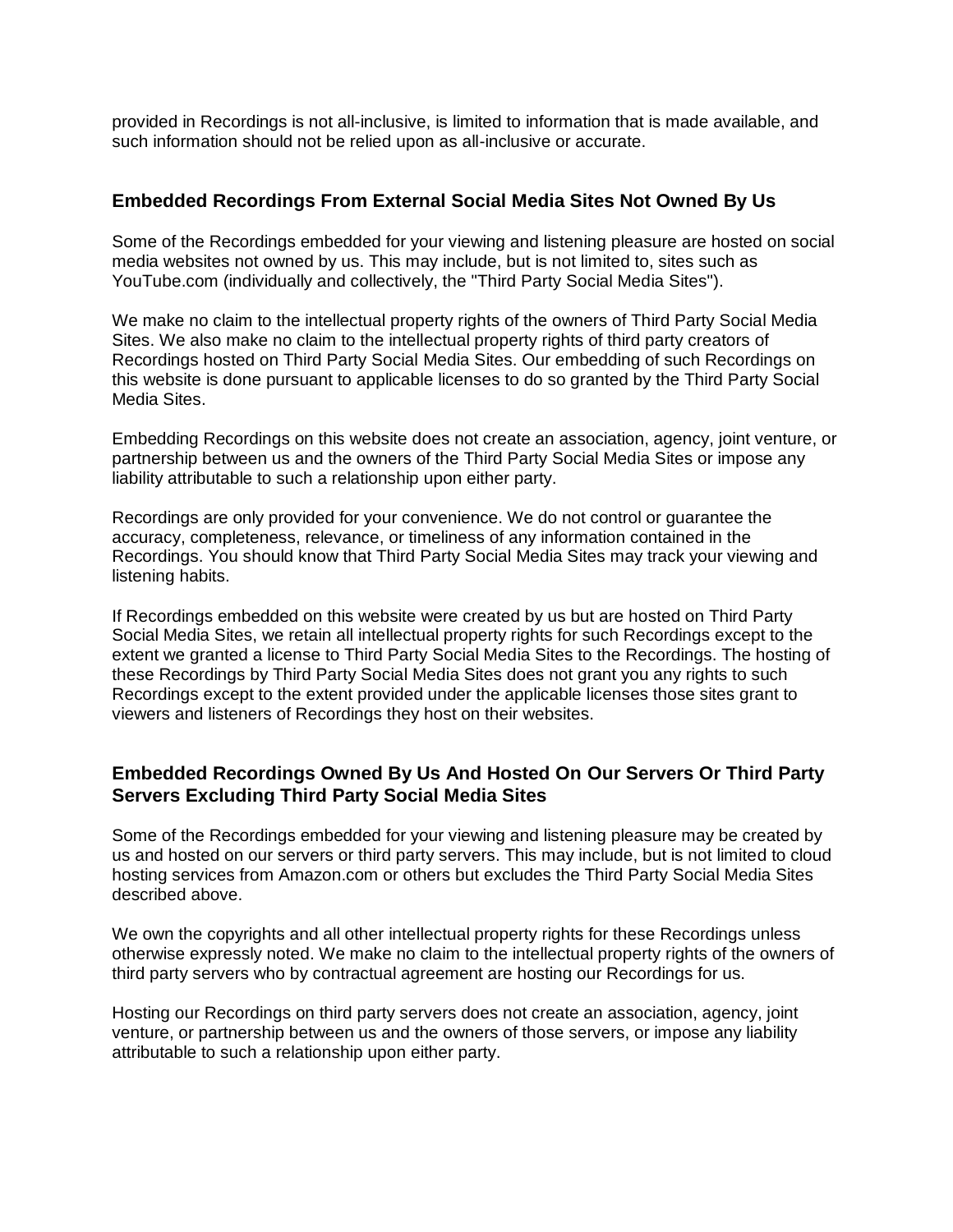Recordings are only provided for your convenience. We do not guarantee the accuracy, completeness, relevance, or timeliness of any information contained in the Recordings. You should know that we and/or the owners of third party servers hosting the Recordings may track your viewing and/or listening habits.

#### **Personal Non-Exclusive Revocable Nontransferable License**

When you watch or listen to the Recordings on this website, you understand and agree that you are doing so pursuant to a personal non-exclusive revocable nontransferable license from us to do so.

The Recordings remain the sole and exclusive property of their respective owners, which retain all rights thereto. You understand and agree that the Recordings may not be resold by you or otherwise distributed with or without consideration. You will not make the Recordings available to any third party. You may not reproduce or summarize any of the Recordings in any manner.

You agree to destroy any of the Recordings cached on your computer or otherwise in your possession within 24 hours of watching or listening to said Recordings. Notwithstanding this provision, you agree to immediately destroy any Recordings in your possession upon material violation of the terms and conditions contained in this document, or upon request by us that you do so.

# **Broken Or Obsolete Recordings**

We review our website periodically for broken or out-of-date Recordings. Any and all Recordings may be posted, altered, or removed at any time. To report problems with Recordings on our website, or for more information, please send an email to quisel.heather[at]gmail.com.

#### **Licensee Status**

You understand and agree that your use of our website is limited and non-exclusive as an individual nontransferable revocable licensee. We may, within our sole discretion, terminate your license to use our website, and access to our website, for any reason or no reason whatsoever, and without giving you notice.

# **Content Ownership**

All content on our website is owned by us or our content suppliers. On behalf of ourselves and our content suppliers, we claim all property rights, including intellectual property rights, for this content and you are not allowed to infringe upon those rights. We will prosecute to the fullest extent of the law anyone who attempts to steal our property.

You agree not to copy content from our website without our permission. Any requests to use our content should be submitted to us by email to quisel.heather[at]gmail.com.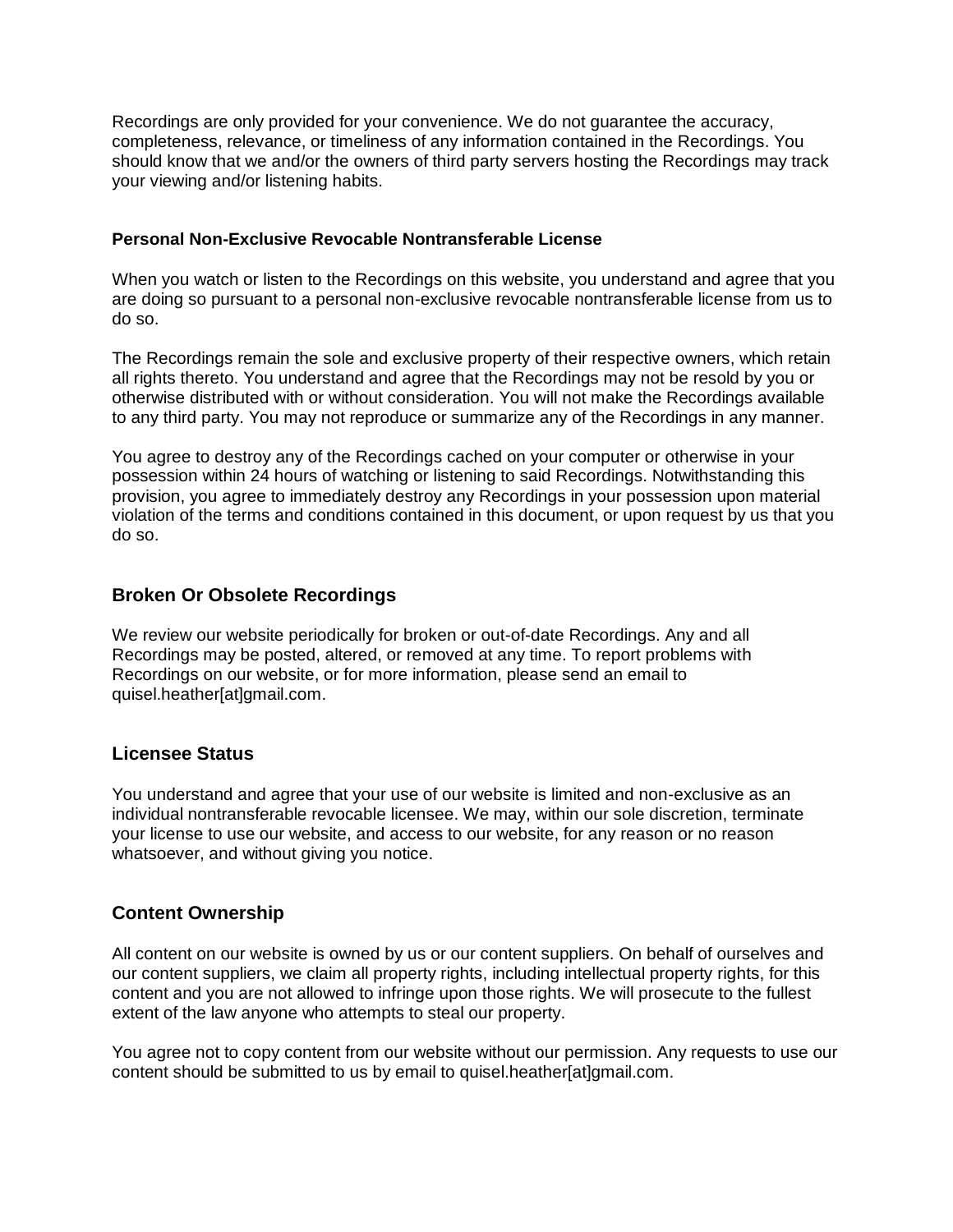If you believe that your intellectual property rights have been infringed upon by our website content, please notify us by sending an email to quisel.heather[at]gmail.com, or by sending postal mail to us at the address listed below. Please describe in detail the alleged infringement, including the factual and legal basis for your claim of ownership.

For copyright infringement issues, please follow the instructions in the DMCA Notice found below on this web page.

### **Mobile Apps**

We may provide you with services via a computer program designed to run on smartphones, tablet computers, or other mobile electronic devices (a "Mobile App"). If we provide you with a Mobile App either directly (e.g. download from our website) or indirectly (e.g. via a third party Mobile App store), you are solely responsible for using the Mobile App in a safe manner, including but not limited to obeying applicable pedestrian and motor vehicle traffic laws.

If a Mobile App developed by or for a third party contains a link (affiliate or otherwise) to our products or services, we are not responsible for the content of or your use of the third party Mobile App.

#### **Disclaimers And Limitations Of Liability**

THE INFORMATION ON OUR WEBSITE IS PROVIDED ON AN "AS IS," "AS AVAILABLE" BASIS. YOU AGREE THAT YOUR USE OF OUR WEBSITE IS AT YOUR SOLE RISK. WE DISCLAIM ALL WARRANTIES OF ANY KIND, INCLUDING BUT NOT LIMITED TO, ANY EXPRESS WARRANTIES, STATUTORY WARRANTIES, AND ANY IMPLIED WARRANTIES OF MERCHANTABILITY, FITNESS FOR A PARTICULAR PURPOSE, AND NON-INFRINGEMENT. WE DO NOT WARRANT THAT OUR WEBSITE WILL ALWAYS BE AVAILABLE, ACCESS WILL BE UNINTERRUPTED, BE ERROR-FREE, MEET YOUR REQUIREMENTS, OR THAT ANY DEFECTS IN OUR WEBSITE WILL BE CORRECTED.

INFORMATION ON OUR WEBSITE SHOULD NOT NECESSARILY BE RELIED UPON AND SHOULD NEVER BE CONSTRUED TO BE PROFESSIONAL ADVICE FROM US. WE DO NOT GUARANTEE THE ACCURACY OR COMPLETENESS OF ANY OF THE INFORMATION PROVIDED, AND ARE NOT RESPONSIBLE FOR ANY LOSS RESULTING FROM YOUR RELIANCE ON SUCH INFORMATION.

IF YOUR JURISDICTION DOES NOT ALLOW LIMITATIONS ON WARRANTIES, THIS LIMITATION MAY NOT APPLY TO YOU. YOUR SOLE AND EXCLUSIVE REMEDY RELATING TO YOUR USE OF THE SITE SHALL BE TO DISCONTINUE USING THE SITE.

UNDER NO CIRCUMSTANCES WILL WE BE LIABLE OR RESPONSIBLE FOR ANY DIRECT, INDIRECT, INCIDENTAL, CONSEQUENTIAL (INCLUDING DAMAGES FROM LOSS OF BUSINESS, LOST PROFITS, LITIGATION, OR THE LIKE), SPECIAL, EXEMPLARY, PUNITIVE, OR OTHER DAMAGES, UNDER ANY LEGAL THEORY, ARISING OUT OF OR IN ANY WAY RELATING TO OUR WEBSITE, YOUR WEBSITE USE, OR THE CONTENT, EVEN IF ADVISED OF THE POSSIBILITY OF SUCH DAMAGES.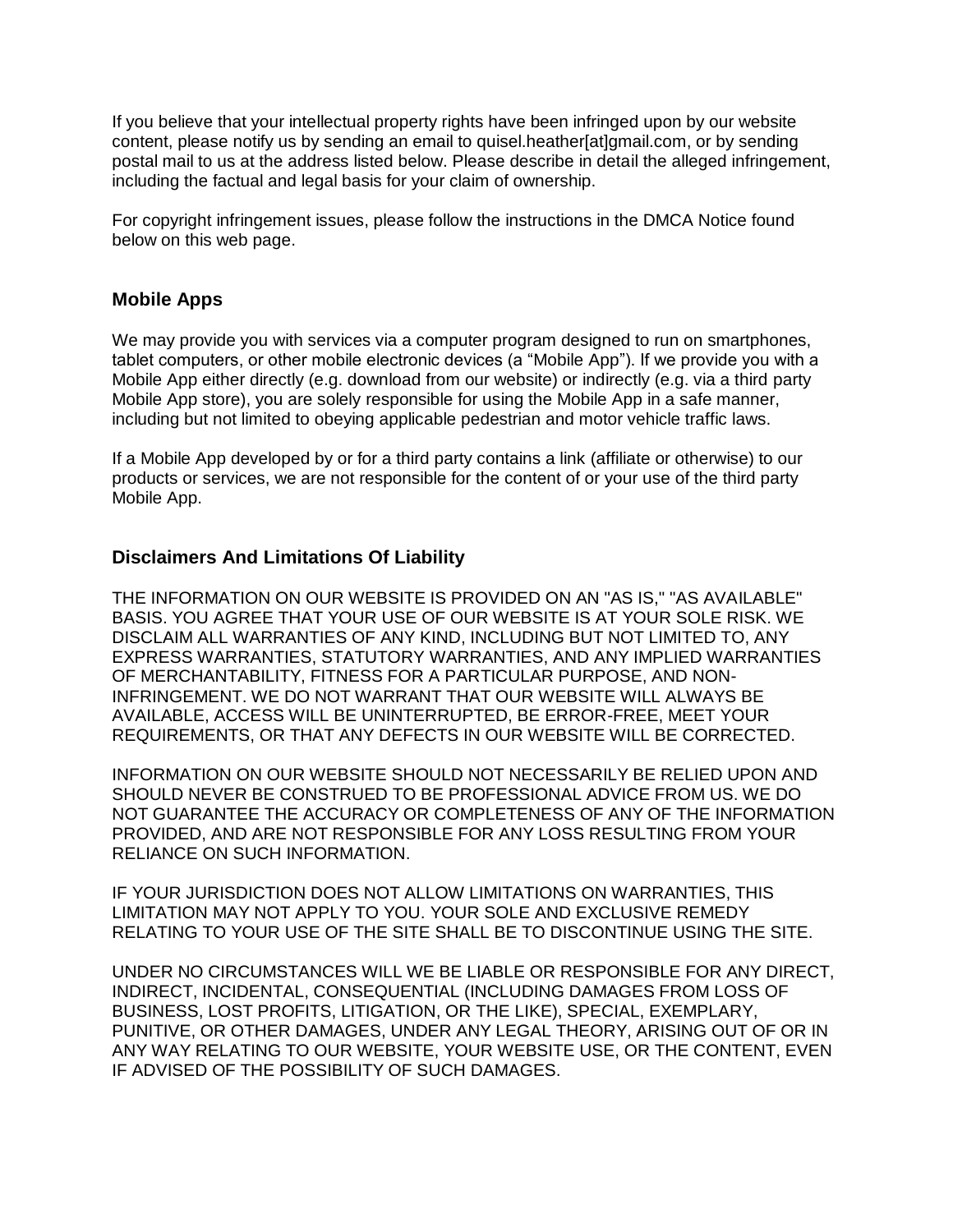OUR TOTAL LIABILITY FOR ANY CLAIM ARISING OUT OF OR RELATING TO OUR WEBSITE SHALL NOT EXCEED ONE HUNDRED (\$100) DOLLARS AND THAT AMOUNT SHALL BE IN LIEU OF ALL OTHER REMEDIES WHICH YOU MAY HAVE AGAINST US OR OUR AFFILIATES (IF ANY). ANY SUCH CLAIM SHALL BE SUBJECT TO CONFIDENTIAL BINDING ARBITRATION AS DESCRIBED LATER IN THIS DOCUMENT.

### **Cyber-Bullying and Internet Harassment**

Cyber-bullying and Internet harassment are prohibited. Although we support First Amendment free speech rights, such rights are limited where the purpose or effect of the expression is to bully, harass, threaten, ridicule, embarrass, and/or intimidate others. This is particularly true in matters involving race, ethnicity, national origin, religion, gender, sex, sexual orientation, physical disability, and/or mental condition.

If we decide, in our sole discretion, that you have committed cyber-bullying acts or Internet harassment, we reserve the right to unilaterally suspend or ban your use of our Website immediately with or without notice to you. Although we are not obligated to do so, we reserve the right to monitor, investigate, and remove material posted to our Website that we determine constitutes cyber-bullying or Internet harassment.

If we suspect that the cyber-bullying acts or Internet harassment constitutes illegal activity, we may, in our sole discretion, provide information to law enforcement or other government officials for purposes of investigating the misconduct. Examples of illegal conduct include, but are not limited to, threats of violence, sending sexually explicit images, and stalking others. This sharing of information is consistent with our Website's Privacy Policy terms governing suspected illegal activity.

#### **Obscene and Offensive Content**

We are not responsible for any obscene or offensive content that you receive or view from others while using our website. However, if you do receive or view such content, please contact us by email to quisel.heather[at]gmail.com so that we can investigate the matter. Although we are not obligated to do so, we reserve the right to monitor, investigate, and remove obscene or offensive material posted to our website.

#### **Business Opportunities**

Without our express prior written permission, you shall not use our Website to promote, market, or advertise directly or indirectly on behalf of any "business opportunity" covered by the U.S. Federal Trade Commission's Business Opportunity Rule, 16 C.F.R. § 437.1 et seq. (as amended). This includes, but is not limited to, comments, messages, and signature tag lines promoting a business opportunity. If you violate this provision, as determined in our sole discretion, we reserve the right to unilaterally suspend or ban your use of our Website immediately with or without notice to you, and to remove all offending content from our Website.

### **Indemnification**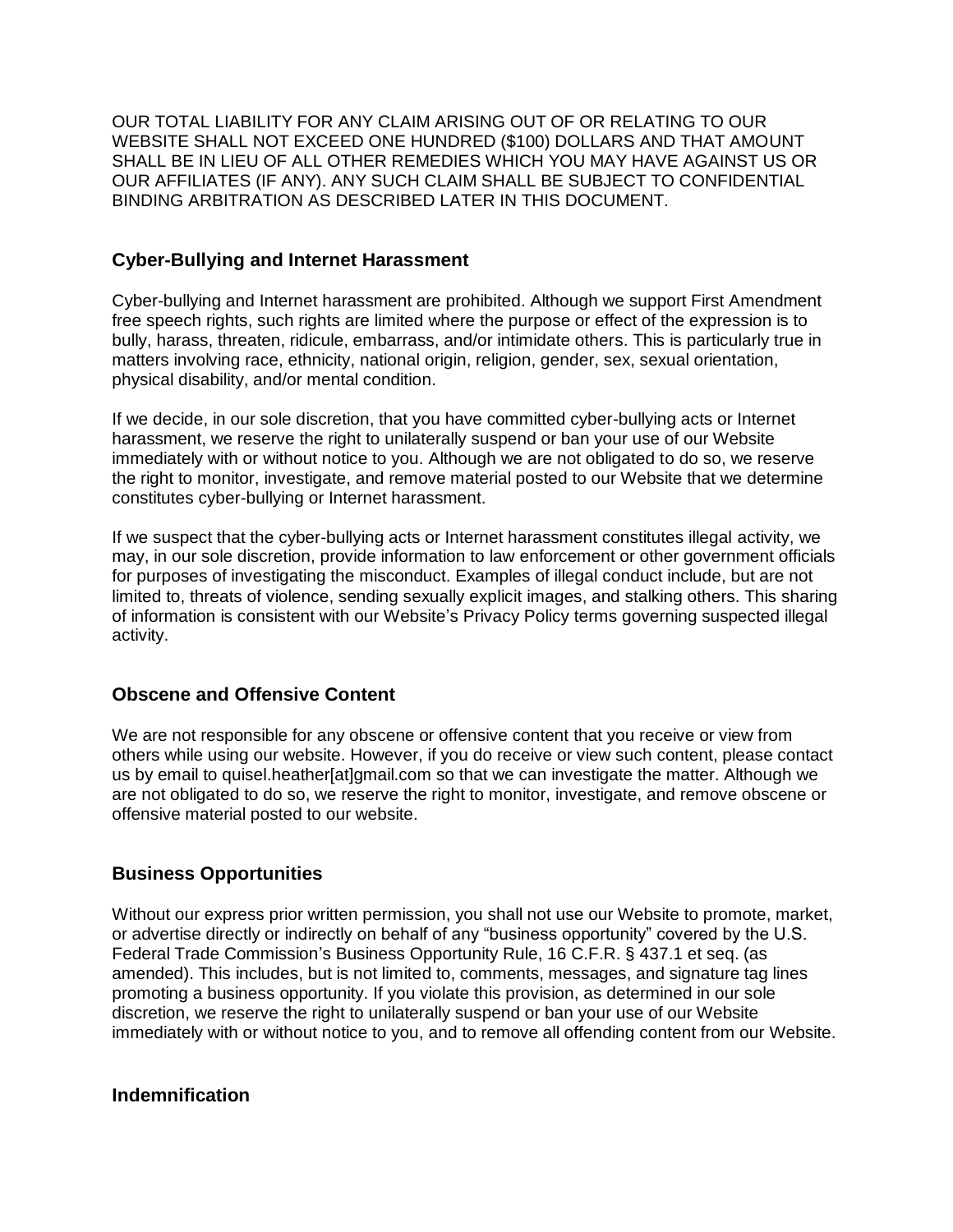You understand and agree that you will indemnify, defend and hold us and our affiliates (if any) harmless from any liability, loss, claim and expense, including reasonable attorney's fees, arising from your use of our website or your violation of these terms, conditions, and policies.

### **Compliance With Governing Law And Dispute Resolution**

You agree to obey all applicable laws while using our website.

You agree that the laws of ID govern these terms and conditions of use without regard to conflicts of laws provisions.

You also agree that any dispute between you and us, excluding any intellectual property right infringement claims we pursue against you, shall be settled solely by confidential binding arbitration per the American Arbitration Association commercial arbitration rules. All claims must arbitrated on an individual basis, and cannot be consolidated in any arbitration with any claim or controversy of anyone else. All arbitration must occur in Ada, ID, United States. Each party shall bear one half of the arbitration fees and costs incurred, and each party is responsible for its own lawyer fees.

### **Anti-Spam Policy**

We hate unsolicited commercial email ("UCE") as much as you do. Also known as spam or junk email, UCE is a disservice to the Internet community.

We fully endorse and comply with the requirements of the CAN-SPAM Act of 2003 (Controlling the Assault of Non-Solicited Pornography and Marketing Act), and all other applicable unsolicited commercial email laws. For example, California's anti-spam law, Cal. Bus. & Prof. Code § 17529, may apply if you are using or sending to a California electronic mail address, and in other limited circumstances.

If you subscribe to electronic newsletters or other communications from us or our website, you will always have an option to unsubscribe immediately.

If you have additional questions, comments or concerns, please contact us by sending an email to quisel.heather[at]gmail.com and providing us with information relating to your concern.

You may also mail your concerns to us at the following address: Heather Quisel PO Box 1231 Meridian, ID 83642 United States

#### **Material Connections and Compensation Disclosure Policy**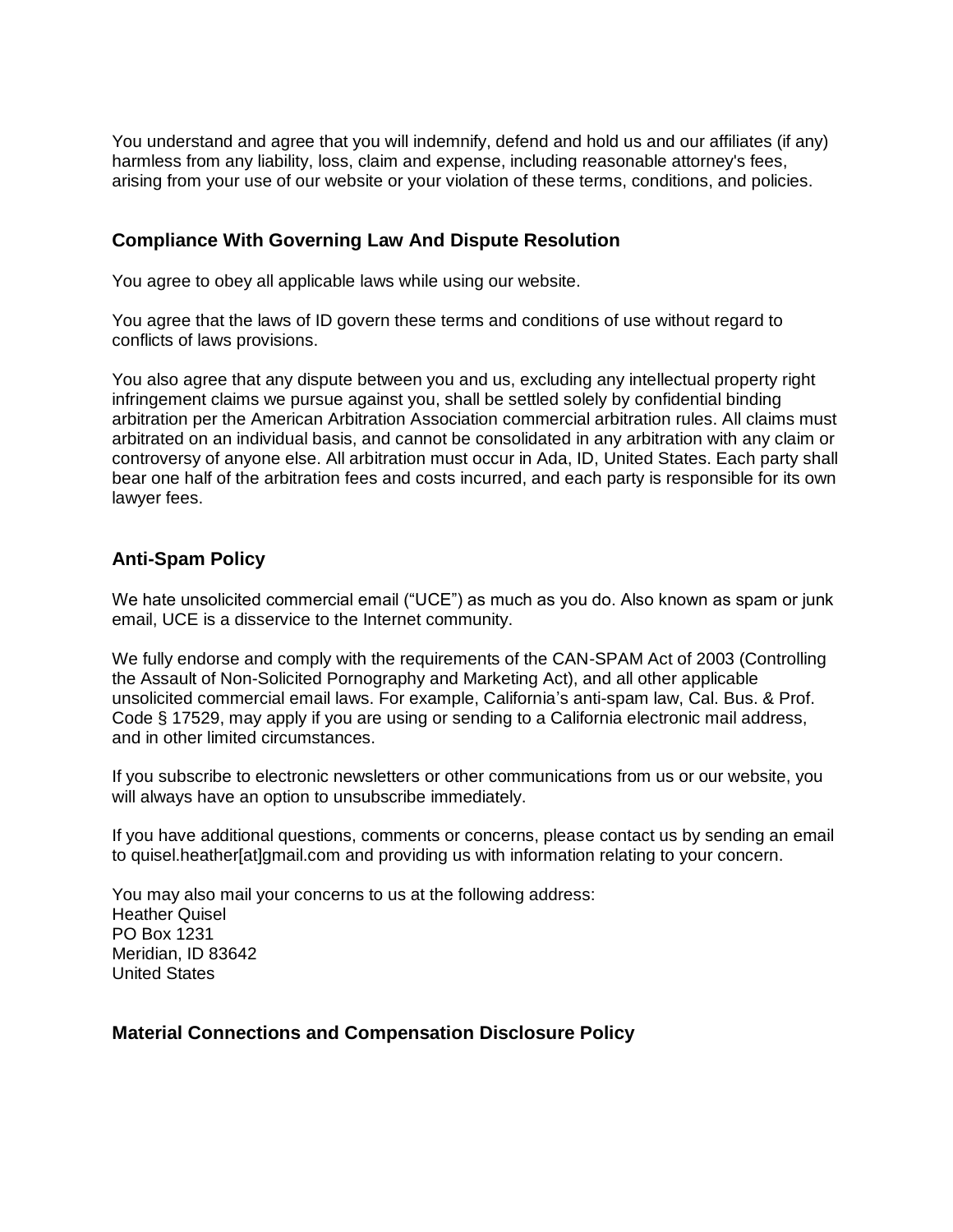You should always conduct your own investigation (perform due diligence) before buying products or services from anyone via the internet. This includes products and services sold on this website and all other websites.

### **Material Connection**

Unless otherwise expressly stated, you should assume that all references to products and services on heatherquisel.com are made because material connections exist between the website's owner(s) ("Owner") and the providers of the mentioned products and services ("Provider").

# **Good Faith Recommendations**

The Owner recommends products and services on heatherquisel.com based in part on a good faith belief that the purchase of such products or services will help purchasers in general. The Owner has this good faith belief because (a) the Owner has tried the product or service mentioned prior to recommending it or (b) the Owner has researched the reputation of the Provider and has made the decision to recommend the Provider's products or services based on the Provider's history of providing these or other products or services. The representations made by the Owner about products and services reflect the Owner's honest opinion based upon the facts known to the Owner at the time a product or service is mentioned on heatherquisel.com, in social media, and/or email communications.

# **Potential Bias and Due Diligence**

The Owner's opinion about a product or service may be partially formed (consciously or subconsciously) in part based on the fact that the Owner has been, may be, or will be compensated because of the Owner's business relationships with the Providers.

In some instances, the Owner and a Provider will have a business or personal relationship that does not involve the Owner receiving compensation related to products and services mentioned on heatherquisel.com. However, the nature of the relationship is sufficient to establish a material connection between the Owner and the Provider.

Because there may be a material connection between the Owner and Providers of products or services mentioned on heatherquisel.com, you should always assume that the Owner may be biased because of the Owner's relationship with a Provider and/or because the Owner has received or will receive something of value from a Provider.

Perform your own due diligence before purchasing a product or service mentioned on heatherquisel.com (or any other website).

# **Compensation**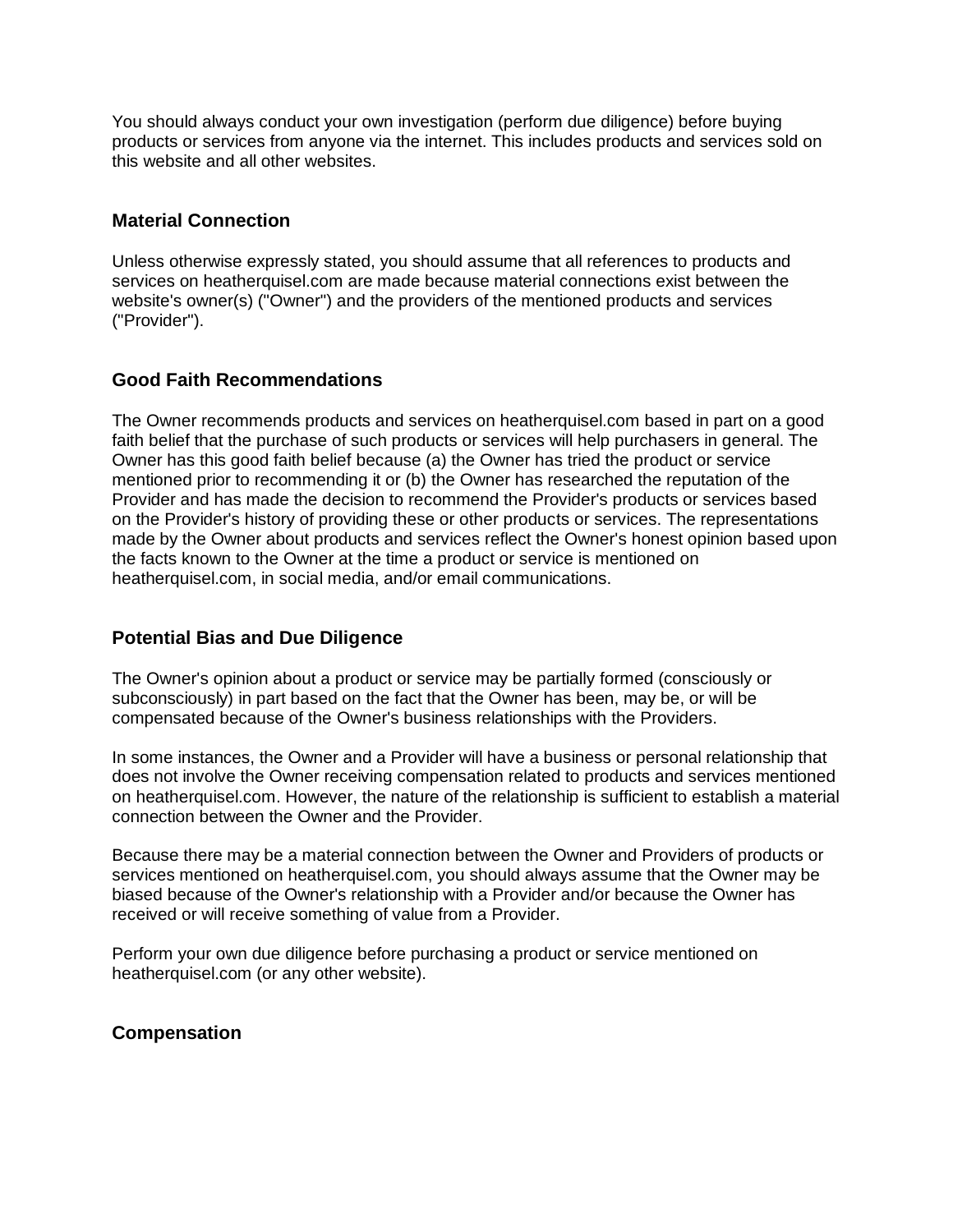The type of compensation received by the Owner may vary. In some instances, the Owner may receive complimentary products, services, or money from a Provider prior to mentioning the Provider's products or services on heatherquisel.com.

In other instances, the Owner may receive a monetary commission or non-monetary compensation when you take action based on the content of heatherquisel.com. This includes, but is not limited to, when you purchase a product or service from a Provider after clicking on an affiliate link on heatherquisel.com.

# **External Links Policy**

Our website, heatherquisel.com, contains hypertext links to websites and other information created and maintained by other individuals and organizations. These links are only provided for your convenience. We do not control or guarantee the accuracy, completeness, relevance, or timeliness of any information or privacy policies posted on these linked websites. You should know that these websites may track visitor viewing habits.

Unless otherwise expressly stated by us, hyperlinks to particular items do not reflect their importance, and are not an endorsement of the individuals or organizations sponsoring the websites, the views expressed on the websites, or the products or services offered on the websites.

We permit links to our website if they do not imply an endorsement by, or affiliation with, our website absent written consent. If we operate an affiliate program, our affiliates may link to our website pursuant to the terms and conditions of our affiliate program agreement with them.

We review our website periodically for broken or out-of-date links. Any and all links may be posted, altered, or removed at any time. Please note that links to external websites may expire over time. Such expiration is beyond our control. To report problems with links on our website, or for more information about this policy, please send an e-mail to quisel.heather[at]gmail.com.

# **Health and Earnings Disclaimers**

This website may contain references to health-related products and/or services. The site may also refer to business opportunities or other money-making opportunities. If any such content exists on this website, the following disclaimers apply.

You understand and agree that there are important risk factors that should be considered by you when deciding whether to purchase Post Your Way to Six Figures. The following disclaimers apply to the extent this website (heatherquisel.com), our products or services, and/or our communications with you refer to income, earnings, making money, or health-related (physical and/or mental) matters.

# **No Earnings Projections, Promises Or Representations**

You recognize and agree that we have made no implications, warranties, promises, suggestions, projections, representations or guarantees whatsoever to you about future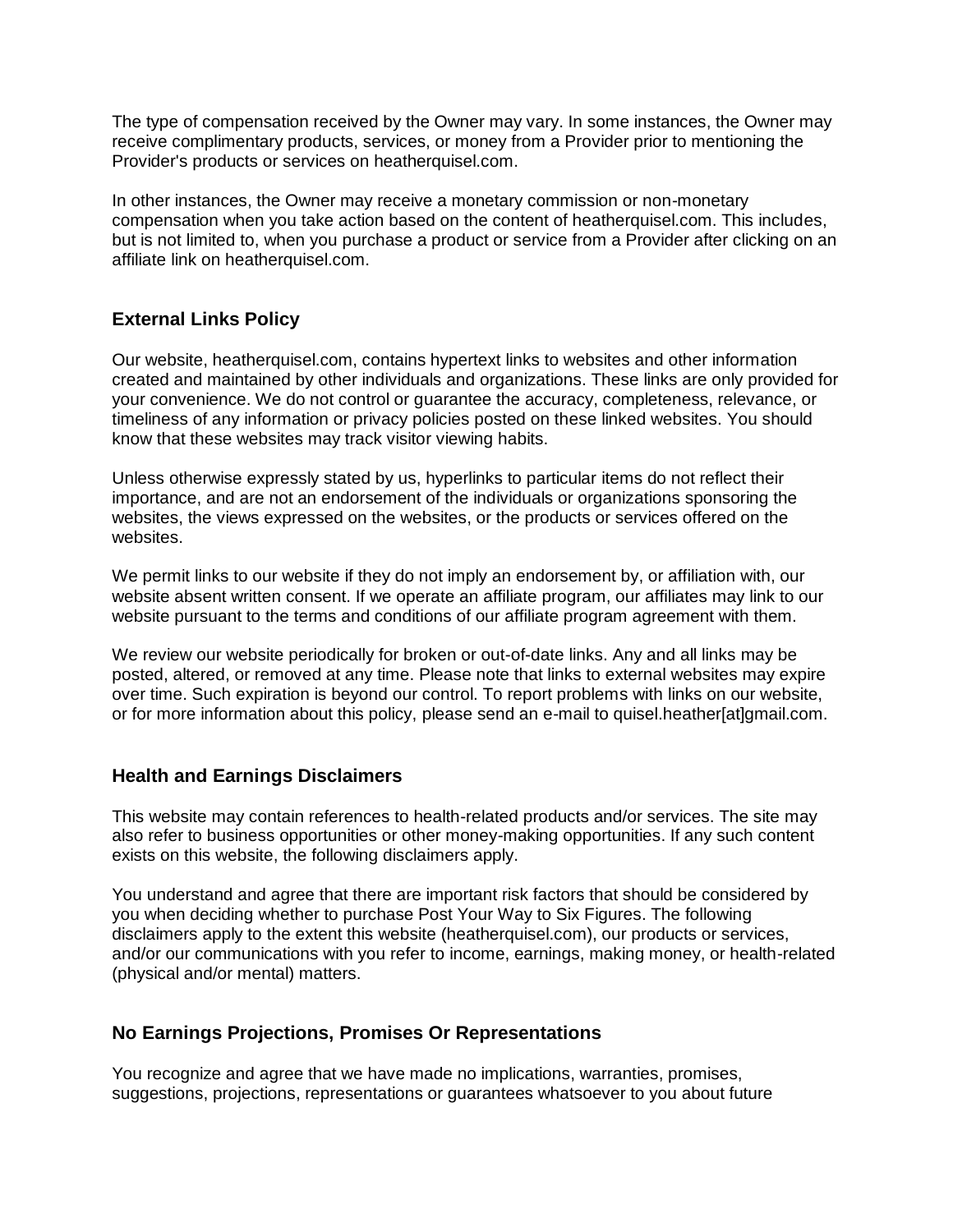prospects or earnings, or that you will earn any money, with respect to your purchase of Post Your Way to Six Figures, and that we have not authorized any such projection, promise, or representation by others.

Any earnings or income statements, or any earnings or income examples, are only estimates of what we think you could earn. There is no assurance you will do as well as stated in any examples. If you rely upon any figures provided, you must accept the entire risk of not doing as well as the information provided. This applies whether the earnings or income examples are monetary in nature or pertain to advertising credits which may be earned (whether such credits are convertible to cash or not.

There is no assurance that any prior successes or past results as to earnings or income (whether monetary or advertising credits, whether convertible to cash or not) will apply, nor can any prior successes be used, as an indication of your future success or results from any of the information, content, or strategies. Any and all claims or representations as to income or earnings (whether monetary or advertising credits, whether convertible to cash or not) are not to be considered as "average earnings".

The Economy. The economy, both where you do business, and on a national and even worldwide scale, creates additional uncertainty and economic risk. An economic recession or depression might negatively affect the results produced by Post Your Way to Six Figures.

Your Success Or Lack Of It. Your success in using the information or strategies provided at heatherquisel.com depends on a variety of factors. We have no way of knowing how well you will do, as we do not know you, your background, your work ethic, your dedication, your motivation, your desire, or your business skills or practices. Therefore, we do not guarantee or imply that you will get rich, that you will do as well, or that you will have any earnings (whether monetary or advertising credits, whether convertible to cash or not), at all.

Internet businesses and earnings derived therefrom involve unknown risks and are not suitable for everyone. You may not rely on any information presented on the website or otherwise provided by us, unless you do so with the knowledge and understanding that you can experience significant losses (including, but not limited to, the loss of any monies paid to purchase Post Your Way to Six Figures, and/or any monies spent setting up, operating, and/or marketing Post Your Way to Six Figures, and further, that you may have no earnings at all (whether monetary or advertising credits, whether convertible to cash or not).

Forward-Looking Statements. MATERIALS CONTAINED ON THIS WEBSITE OR IN MATERIALS PURCHASED AND/OR DOWNLOADED FROM THIS WEBSITE MAY CONTAIN INFORMATION THAT INCLUDES OR IS BASED UPON FORWARD-LOOKING STATEMENTS WITHIN THE MEANING OF THE SECURITIES LITIGATION REFORM ACT OF 1995. FORWARD-LOOKING STATEMENTS GIVE OUR EXPECTATIONS OR FORECASTS OF FUTURE EVENTS. YOU CAN IDENTIFY THESE STATEMENTS BY THE FACT THAT THEY DO NOT RELATE STRICTLY TO HISTORICAL OR CURRENT FACTS. THEY USE WORDS SUCH AS "ANTICIPATE," "ESTIMATE," "EXPECT," "PROJECT," "INTEND," "PLAN," "BELIEVE," AND OTHER WORDS AND TERMS OF SIMILAR MEANING IN CONNECTION WITH A DESCRIPTION OF POTENTIAL EARNINGS OR FINANCIAL PERFORMANCE.

ANY AND ALL FORWARD LOOKING STATEMENTS HERE, IN OTHER MATERIALS CONTAINED ON THIS WEBSITE OR IN MATERIALS PURCHASED AND/OR DOWNLOADED FROM THIS WEBSITE ARE INTENDED TO EXPRESS OUR OPINION OF EARNINGS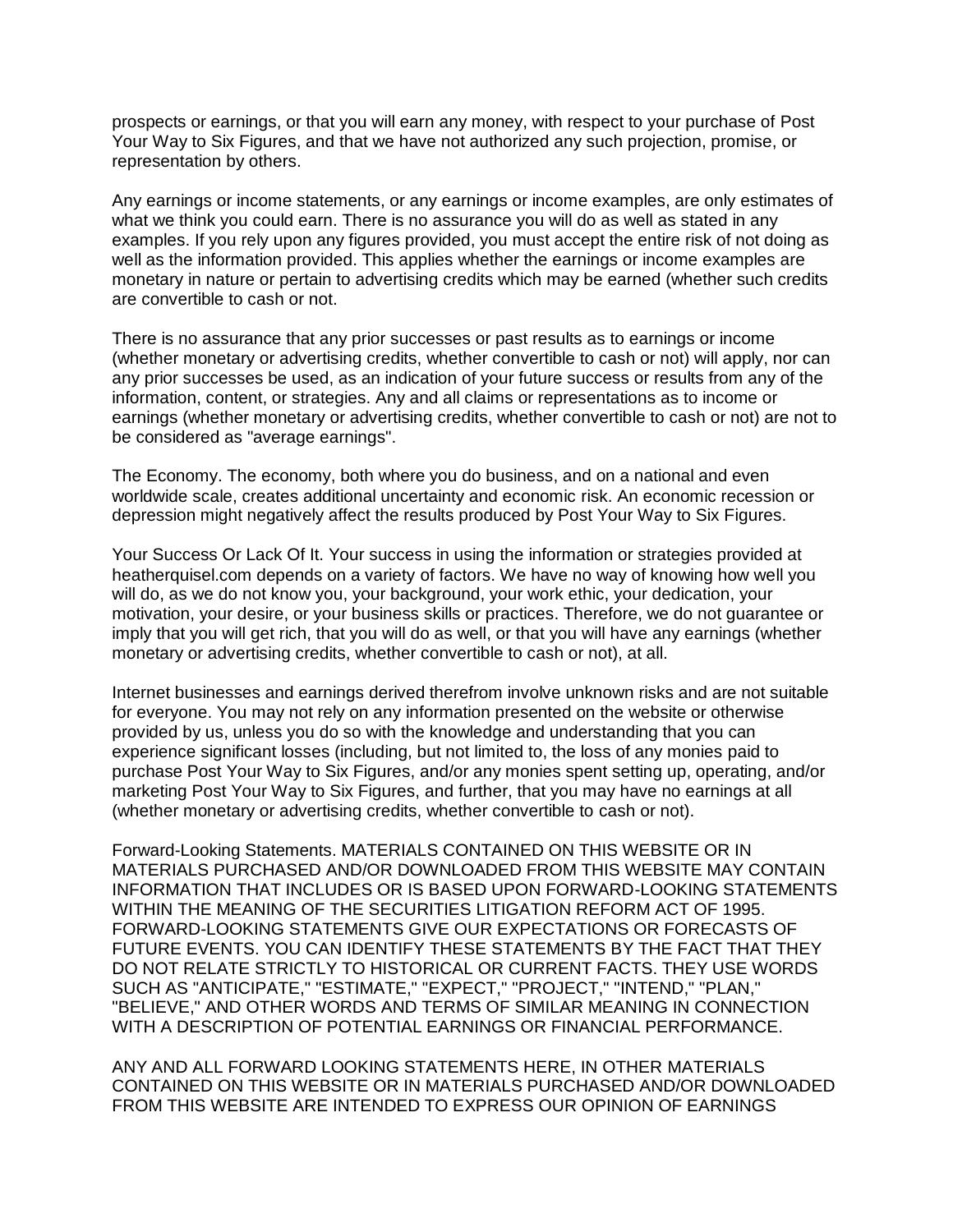POTENTIAL. MANY FACTORS WILL BE IMPORTANT IN DETERMINING YOUR ACTUAL RESULTS AND NO GUARANTEES ARE MADE THAT YOU WILL ACHIEVE RESULTS SIMILAR TO OURS OR ANYBODY ELSE, IN FACT NO GUARANTEES ARE MADE THAT YOU WILL ACHIEVE ANY RESULTS FROM OUR IDEAS AND TECHNIQUES IN OUR MATERIAL.

Due Diligence. You are advised to do your own due diligence when it comes to making business decisions and should use caution and seek the advice of qualified professionals. You should check with your accountant, lawyer, or professional advisor, before acting on this or any information. You may not consider any examples, documents, or other content on the website or otherwise provided by us to be the equivalent of professional advice. Nothing contained on the website or in materials available for sale or download on the website provides professional advice in any way. You should consult with your own accountant, lawyer, or professional advisor for any questions you may have.

We assume no responsibility for any losses or damages resulting from your use of any link, information, or opportunity contained within the website or within any information disclosed by the owner of this site in any form whatsoever.

Purchase Price. Although we believe the price is fair for the value that you receive, you understand and agree that the purchase price for Post Your Way to Six Figures has been arbitrarily set by us. This price bears no relationship to objective standards.

#### **Health Disclaimers**

Any references to physical or mental health on this website constitutes an educational service consisting solely of general health information. The materials in heatherquisel.com are provided "as is" and without warranties of any kind either express or implied.

Not a Substitute for Professional Medical Advice or Treatment. The website's content is not a substitute for direct, personal, professional medical care and diagnosis. None of the exercises or treatments (including products and services) mentioned at heatherquisel.com should be performed or otherwise used without clearance from your physician or health care provider. The information contained within is not intended to provide specific physical or mental health advice, or any other advice whatsoever, for any individual or company and should not be relied upon in that regard. We are not medical professionals and nothing on this website should be misconstrued to mean otherwise.

Health Risks. There may be risks associated with participating in activities mentioned on heatherquisel.com for people in poor health or with pre-existing physical or mental health conditions. Because these risks exist, you will not participate in such activities if you are in poor health or have a pre-existing mental or physical condition. If you choose to participate in these risks, you do so of your own free will and accord, knowingly and voluntarily assuming all risks associated with such activities.

Accuracy and Completeness. Facts and information are believed to be accurate at the time they were placed in heatherquisel.com. All data provided in this website is to be used for information purposes only. Products and services described are only offered in jurisdictions where they may be legally offered. Information provided is not all-inclusive, and is limited to information that is made available and such information should not be relied upon as all-inclusive or accurate.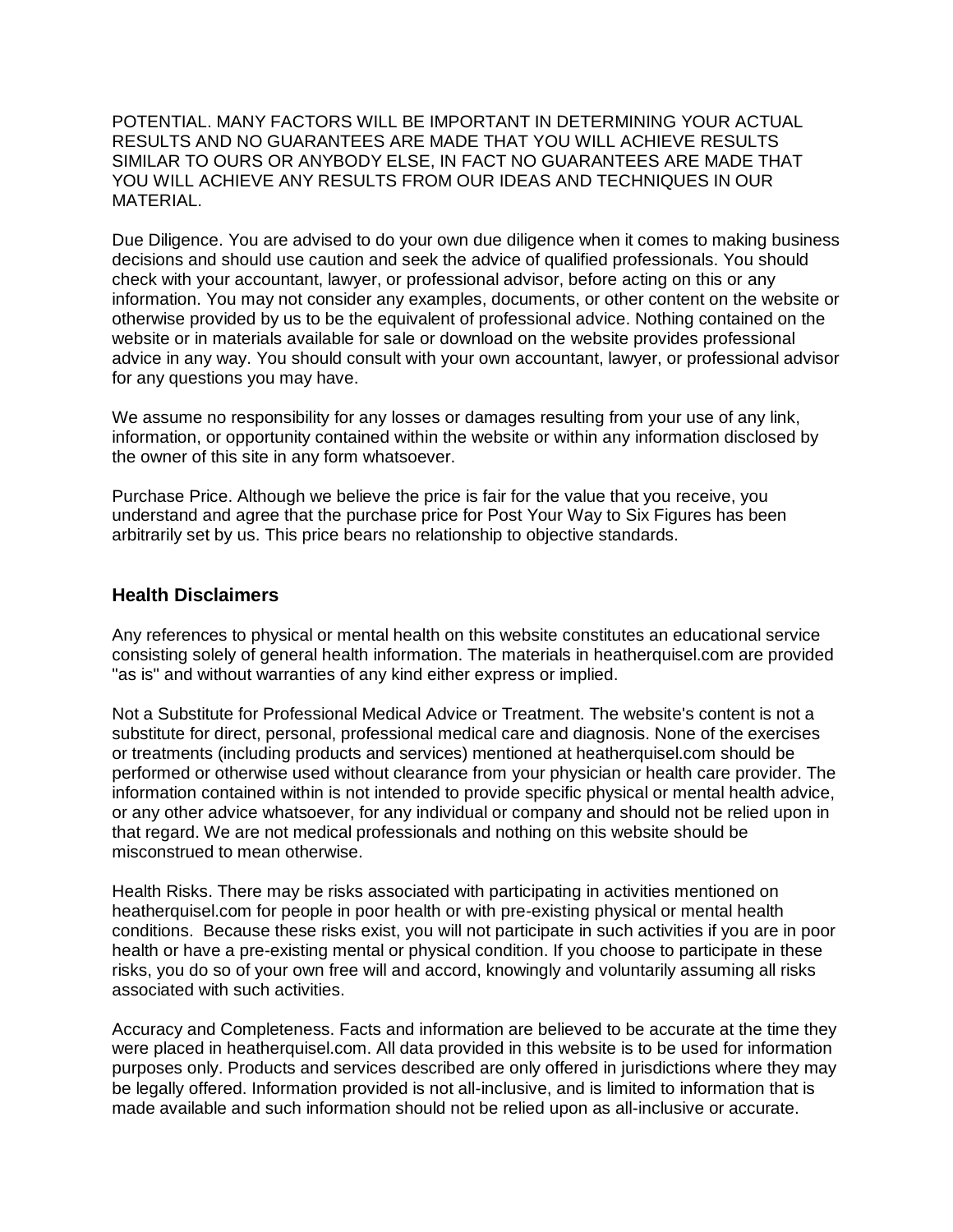Injuries. You agree to hold heatherquisel.com, its owners, agents, and employees harmless from any and all liability for all claims for damages due to injuries, including attorney fees and costs, incurred by you or caused to third parties by you, arising out of the activities discussed on this website, excepting only claims for gross negligence or intentional tort.

### **Testimonials, Case Studies, and Examples**

Testimonials, case studies, and examples found at heatherquisel.com are exceptional results, do not reflect the typical purchaser's experience, don't apply to the average person and are not intended to represent or guarantee that anyone will achieve the same or similar results. If we have disclosed typical results based on information provided to us by a manufacturer or other reputable third party source, you should presume that the typical results as stated are more reliable than the testimonials and examples found at heatherquisel.com.

However, you should always perform due diligence and not take such results at face value. We are not responsible for any errors or omissions in typical results information supplied to us by manufacturers or other reputable third parties.

Where specific income or earnings (whether monetary or advertising credits, whether convertible to cash or not), figures are used and attributed to a specific individual or business, that individual or business has earned that amount. There is no assurance that you will do as well using the same information or strategies. If you rely on the specific income or earnings figures used, you must accept all the risk of not doing as well. The described experiences are atypical. Your financial results are likely to differ from those described in the testimonials. If a product or service is new, you understand that it may not have been available for purchase long enough to provide an accurate earnings history.

#### **Miscellaneous Provisions**

#### **Protecting Your Account**

If you have an account with us, you are responsible for protecting your account's username and password to prevent misuse of your account by others that is unlawful or violates these terms and conditions of use. We reserve the right to suspend or terminate your account for misuse.

#### **Title to Returned Physical Products**

We do not take title to a returned physical product until we receive it. In limited circumstances, and at our sole discretion, we may issue a full or partial refund without the return of a physical product you purchased from us. If we issue such a refund without a product return, we do not take title to the product. See our website's *Refunds and Returns Policy* for more details.

#### **Shipment and Risk of Loss**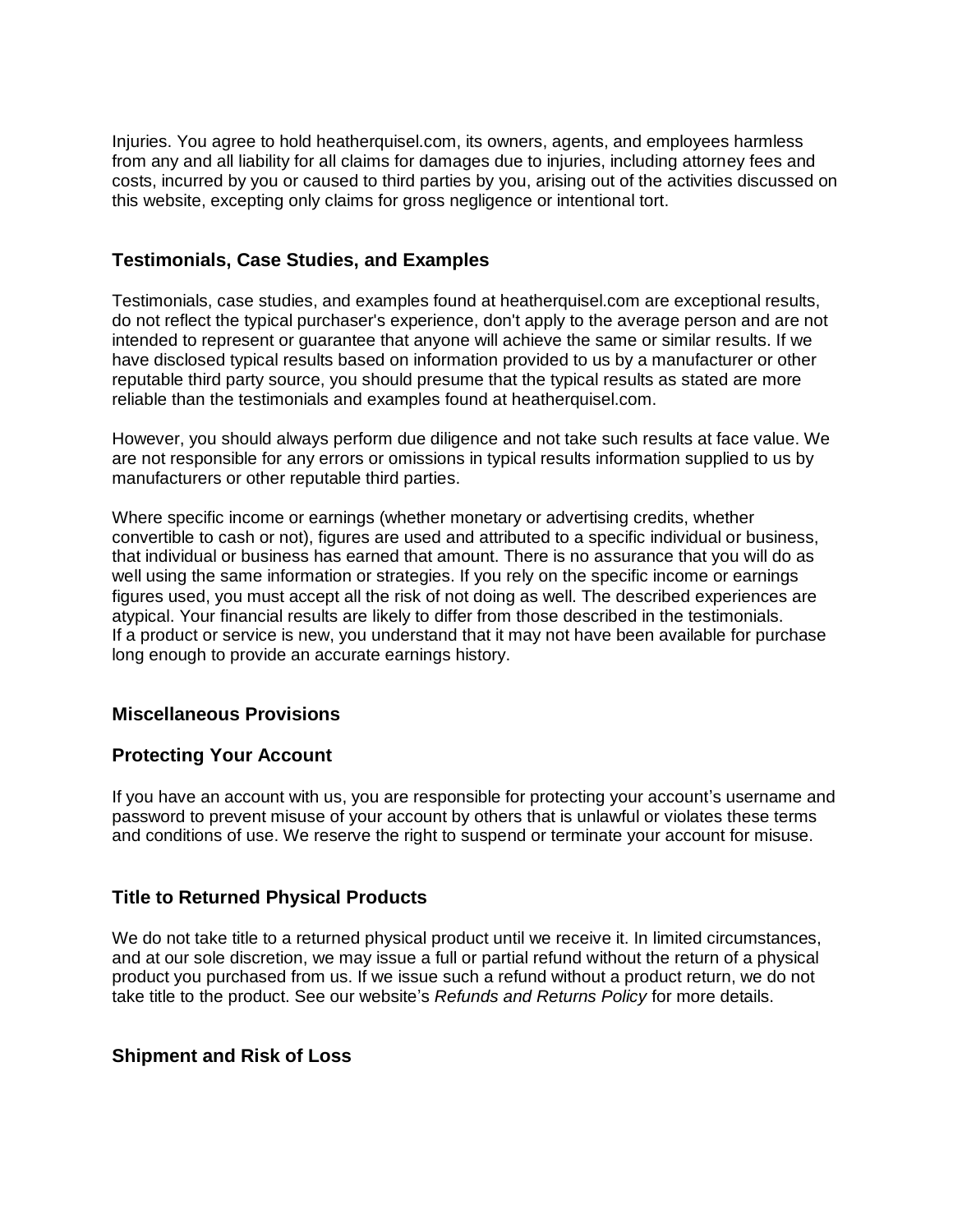When you buy a physical product from our website, the purchase is made per a shipment contract. Whether we ship the product directly to you, or it is shipped to you by a third party (e.g. a drop shipper), the risk of loss and title for each product purchased from us passes to you once it has been delivered to the carrier (e.g. U.S. Postal Service, U.P.S., FedEx etc.). We are not responsible for items lost during transit.

### **Posted and Submitted Content**

If you post content on or submit content to our website (e.g. photos, customer reviews, comments, etc.), you represent that you have the legal right to share such content on our website, the content is accurate, and it does not violate the law or these terms and conditions of use.

We reserve the right to edit or delete content that you post or submit. However, we are not liable or responsible for content that you and others submit or post on our website.

By posting or submitting content to us, you grant us an irrevocable, non-exclusive, royalty-free, perpetual, transferable, and sublicensable right to use the content. This includes a global right for us to adapt, alter, display, distribute, publish, reproduce, and translate the content. We can also create derivative works from the content in all media types (e.g. print, audio, video, etc). You also grant us the right to use your name and username in connection with such content.

If claims are made against us because of the content you post or submit, you agree to indemnify and defend us against those claims at your sole expense.

#### **Agreement Between Us**

These terms, conditions, and policies are an agreement between us that does not expressly or implicitly create any third party beneficiary rights.

#### **Severability Of These Terms, Conditions, and Policies**

If any part of these terms, conditions, and policies are determined by a court of competent jurisdiction to be invalid or unenforceable, that part shall be limited or eliminated to the minimum extent necessary so that the remainder of these terms and conditions are fully enforceable and legally binding.

#### **How To Contact Us**

Any questions or concerns about these terms, conditions, and policies should be brought to our attention by email to quisel.heather[at]gmail.com, and providing us with information relating to your concern.

You may also mail your concerns to us at the following address: Heather Quisel PO Box 1231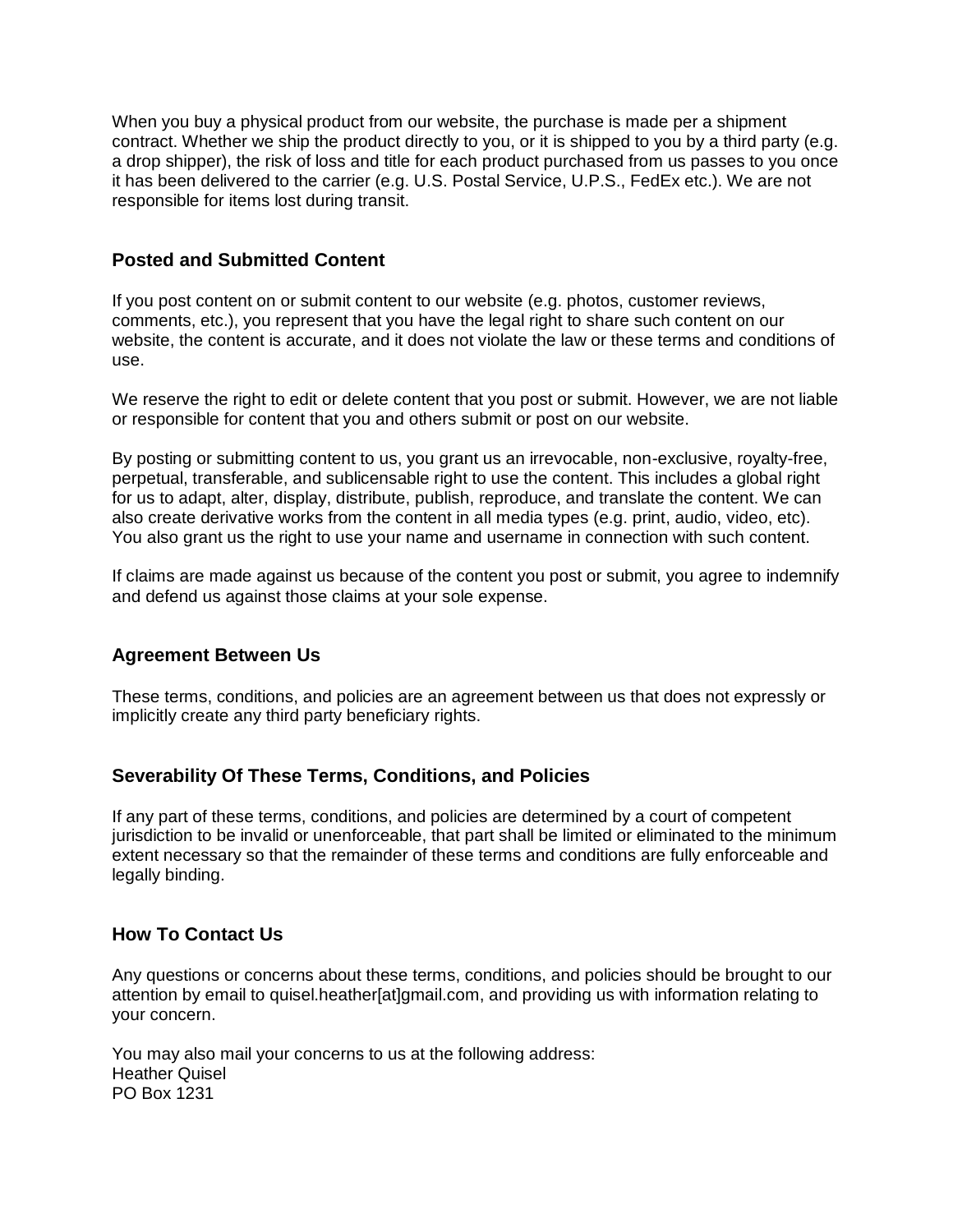Meridian, ID 83642 United States

#### **Entire Agreement**

These terms and conditions, including the policies incorporated herein by express reference, constitute your entire agreement with us with respect to your use of our website.

### **Modifications and Termination**

The above terms, conditions and policies may change from time to time. If such changes are made, they will be effective immediately, and we will notify you by a notice posted on our website's home page that changes have been made. If you disagree with the changes that have been made, you should not use our website.

We may terminate these terms, conditions, and policies for any reason and at any time without notice to you.

If you are concerned about these terms, conditions, and policies, you should read them each time before you use our website. Any questions or concerns should be brought to our attention by sending an email to quisel.heather[at]gmail.com, and providing us with information relating to your concern.

These terms, conditions, and policies were last updated on November 8, 2016.

# **Digital Millennium Copyright Act ("DMCA") Notice**

This notice is for informational purposes only. It is not intended as, nor should it be construed as, legal advice. If you believe that your intellectual property rights have been infringed upon, or if a notice of infringement has been filed against you, you should immediately seek legal counsel.

This website, including all text, HTML, scripts, and images are copyrighted, owned, and/or licensed by HeatherQuisel. All rights reserved.

NO PART OF THIS WEBSITE MAY BE REPRODUCED OR TRANSMITTED IN ANY FORM OR BY ANY MEANS, MECHANICAL, ELECTRONIC, OR OTHERWISE, INCLUDING PHOTOCOPYING AND RECORDING, OR BY ANY INFORMATION STORAGE AND RETRIEVAL SYSTEM, OR TRANSMITTED BY E-MAIL, OR USED IN ANY OTHER FASHION WITHOUT THE EXPRESS PRIOR WRITTEN PERMISSION OF THE WEBSITE OWNER.

This, of course, excludes the downloading and temporary caching of this website on a personal computer for the explicit purpose of viewing this website, as well as any information clearly marked as reproducible. This copyright notice applies to everyone, including all visitors to this website.

#### **DMCA Provisions**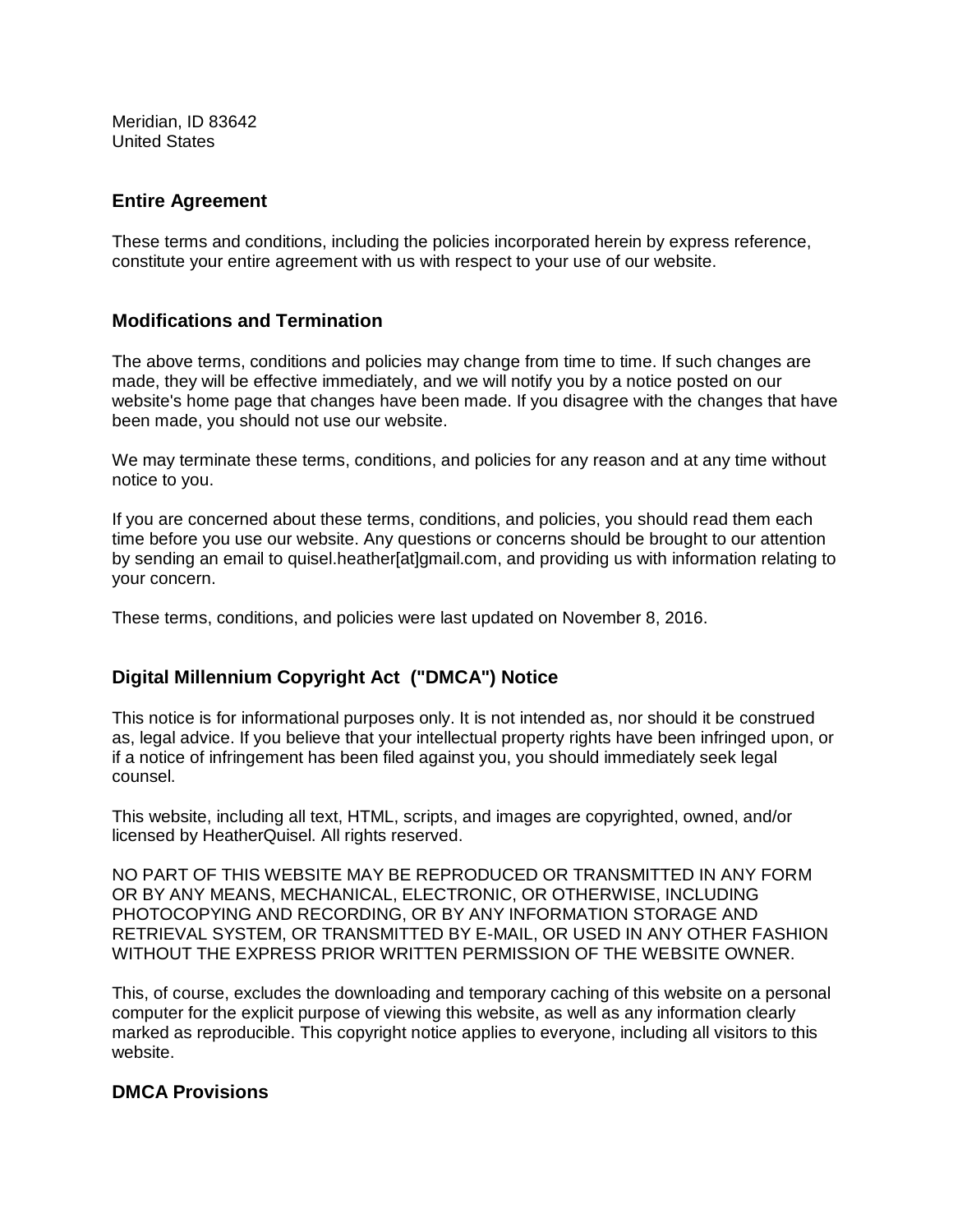The Digital Millennium Copyright Act of 1998, found at 17 U.S.C. § 512 ("DMCA"), provides recourse for owners of copyrighted materials who believe that their rights under United States copyright law have been infringed upon on the Internet.

Under the DMCA, the bona fide owner of copyrighted materials who has a good faith belief that their copyright has been infringed may contact not only the person or entity infringing on their copyright, but may also contact the designated agent of an Internet service provider to report alleged infringements of their protected works, when such alleged infringements appear on pages contained within the system of the Internet service provider ("ISP").

The owner of this website and the ISP are committed to complying with international trade law, international trade practices, all United States laws, including United States copyright law. Upon receipt of a properly filed complaint under the DMCA, the owner and/or the ISP of this website will block access to the allegedly infringing material. The website owner and/or the ISP will forward a copy of the notification of claimed copyright infringement to the alleged infringer. Anyone who believes in good faith that a notice of copyright infringement has wrongfully been filed against them, may submit a Counternotice to the website owner and/or the ISP.

### **Notification Of Claimed Copyright Infringement**

Please send DMCA notifications of claimed copyright infringement to:

THE WEBSITE OWNER Copyright Agent Heather Quisel PO Box 1231 Meridian, ID 83642 United States

THE INTERNET SERVICE PROVIDER ("ISP") Copyright Agent **Bluehost** PO Box 1231 Meridian, ID 83642 United States quisel.heather[at]gmail.com [208-576-4172](tel:(208)%20576-4172)

To file a notice of infringement with either the website owner or the ISP, you must provide a written communication that sets forth the items specified below. You will be liable for damages (including damages, costs, and attorneys' fees) if you materially misrepresent that the website or a web page is infringing your copyright. Accordingly, if you are not sure whether certain material of yours is protected by copyright laws, we suggest that you first contact an attorney.

To expedite our ability to process your request, please use the following format (including section numbers):

1. Identify in sufficient detail the copyrighted work that you believe has been infringed upon.